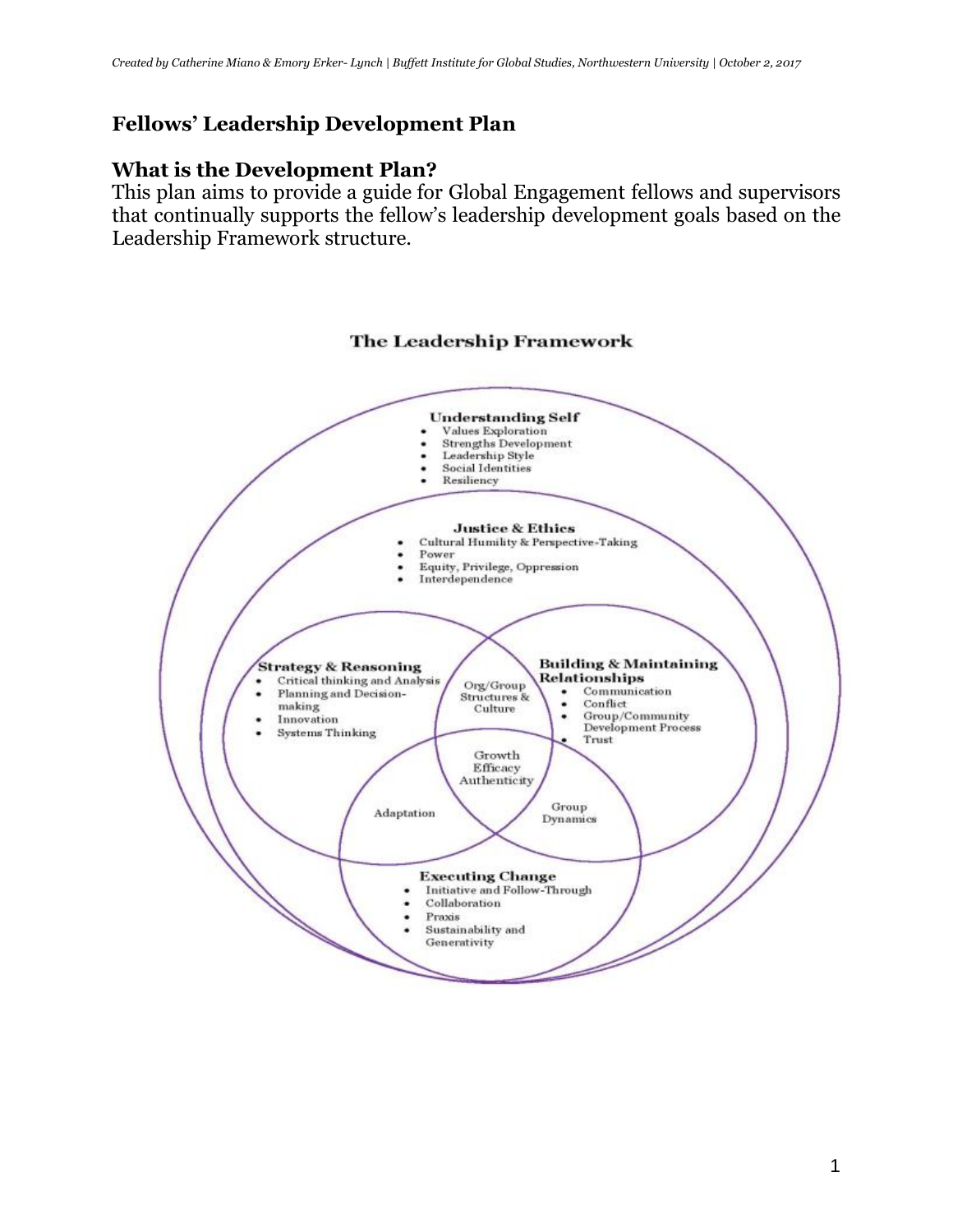### **How it works:**

The development plan allows the fellow an opportunity to outline their unique goals, objectives and activities based on their interests and abilities while being guided by the leadership framework values and competencies. While fellows will undoubtedly develop in capacities across the Leadership Framework in the course of their fellowship, this is an opportunity to prioritize those that most align with each fellow' individual learning goals.

The development plan is updated quarterly to reflect the fellow's growth throughout the academic year. It gives the fellow the opportunities to chart and track their own leadership growth with the support of their supervisors.

### **Charting the development plan:**

The fellow completes the development plan at the beginning of their fellowship in consultation with their supervisor. The fellow and supervisor then refer back to the development plan quarterly, and amend as they progress. At the start of each quarter the fellow may choose to update the development plan to include new goals or objectives.

### **Development Plan Outline:**

Fellow Name:

Fellow Role: \_\_\_\_\_\_\_\_\_\_\_\_\_\_\_\_\_\_\_\_\_

Quarter: \_\_\_\_\_\_\_\_\_\_\_\_\_\_\_\_\_\_\_\_\_\_\_\_

**Based on the Leadership Framework, select the three main capacities that you are most interested in developing this quarter (ex: values exploration, systems thinking, and collaboration).**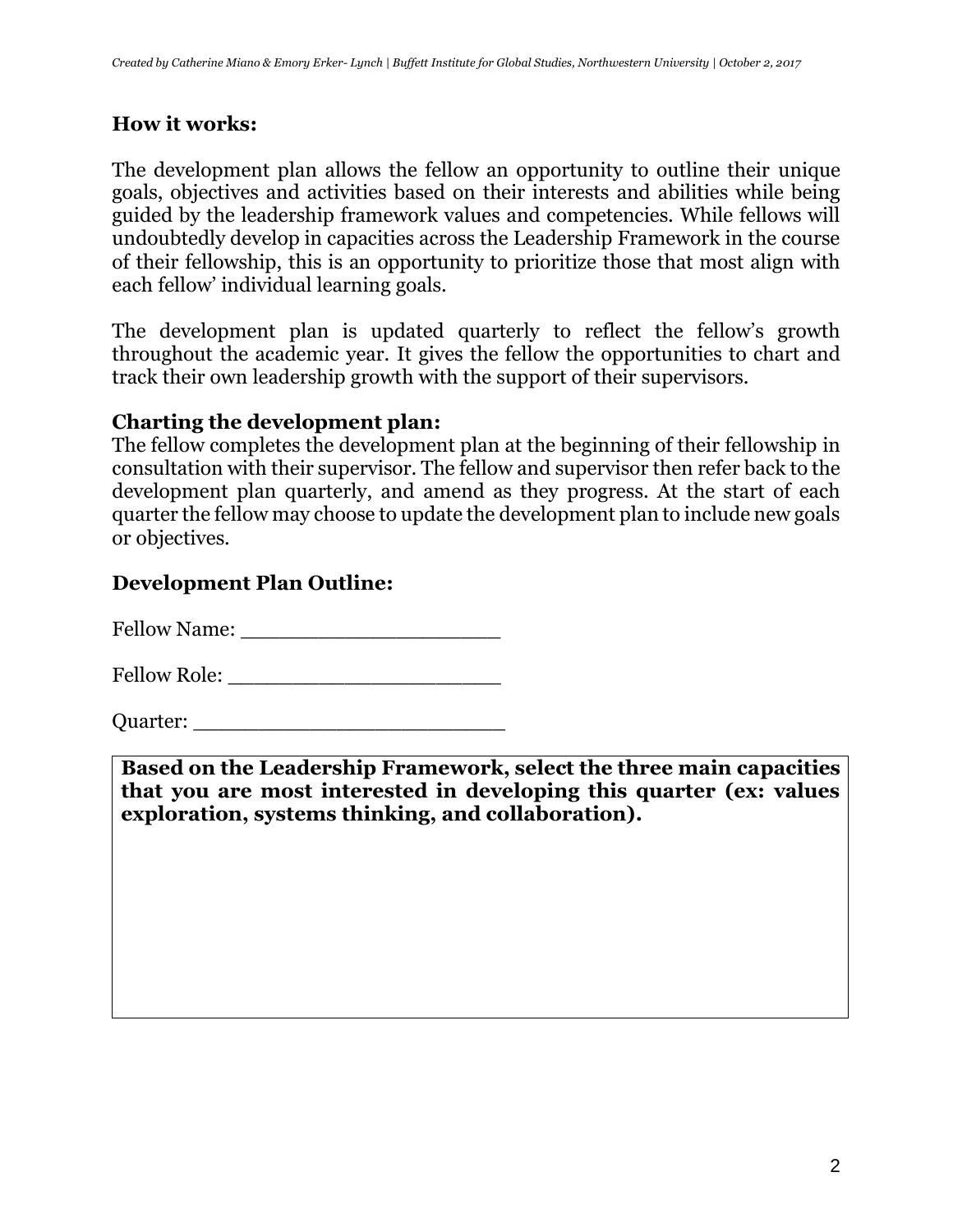The table below allows you to break down each of these capacities into specific objectives and activities.

## **Phase 1: Beginning of Fall Quarter**

|                                                                                                                                                                                                                                                                   | Capacity 1 | Capacity 2 | Capacity 3 |
|-------------------------------------------------------------------------------------------------------------------------------------------------------------------------------------------------------------------------------------------------------------------|------------|------------|------------|
| What                                                                                                                                                                                                                                                              |            |            |            |
| What<br>capacities<br>would you like to<br>learn, improve your<br>knowledge<br>of,<br>and/or accomplish<br>by the end of your<br>Fellowship based on<br>Leadership<br>the<br>Framework?                                                                           |            |            |            |
| Think broad.<br>Why                                                                                                                                                                                                                                               |            |            |            |
| Why<br>are<br>you<br>interested in<br>this<br>specific<br>capacity?<br>How<br>does<br>this<br>benefit<br>your<br>personal and career<br>growth long-term?                                                                                                         |            |            |            |
| How<br>will<br>How<br>you<br>this<br>develop<br>What<br>capacity?<br>resources will you<br>use? Who might you<br>work with? Who will<br>you go to for help<br>(This<br>includes<br>attending meetings,<br>shadowing someone<br>at work, taking a<br>course, etc.) |            |            |            |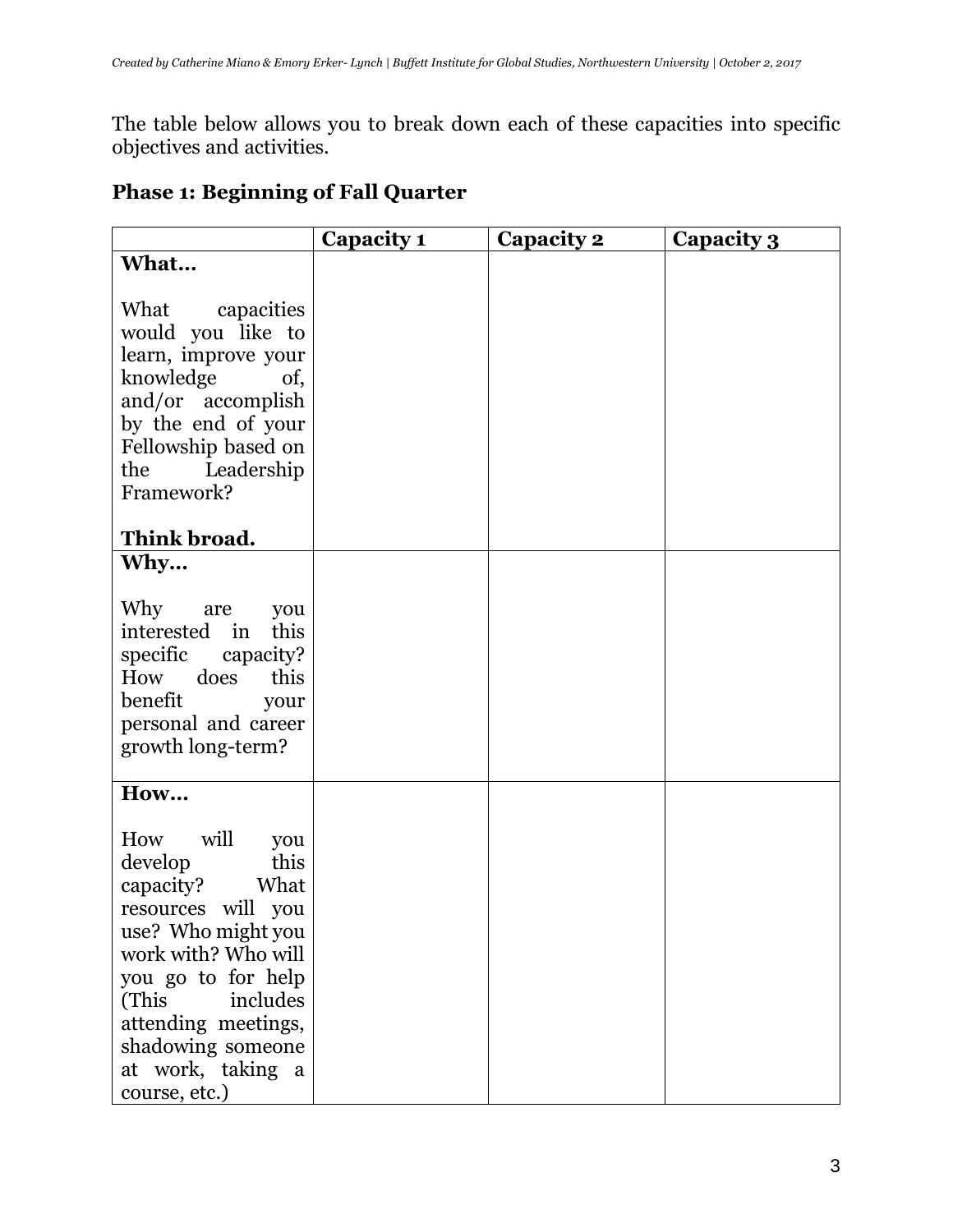| Your<br>supervisor<br>will refer to these<br>actions<br>during<br>your meetings. |  |  |
|----------------------------------------------------------------------------------|--|--|
| <b>Outcomes</b><br>and                                                           |  |  |
| results                                                                          |  |  |
|                                                                                  |  |  |
| the<br>Answer                                                                    |  |  |
| question: You will                                                               |  |  |
| know you have been                                                               |  |  |
| successful in your                                                               |  |  |
| development                                                                      |  |  |
| when                                                                             |  |  |
| <b>Moving forward</b>                                                            |  |  |
| (to be completed at                                                              |  |  |
| end of the<br>the                                                                |  |  |
| quarter)                                                                         |  |  |
|                                                                                  |  |  |
| Write a bullet point                                                             |  |  |
| or two that                                                                      |  |  |
| describes your                                                                   |  |  |
| learning/growth                                                                  |  |  |
| and skills that you<br>would put on your                                         |  |  |
| resume to describe                                                               |  |  |
| the fellowship.                                                                  |  |  |
|                                                                                  |  |  |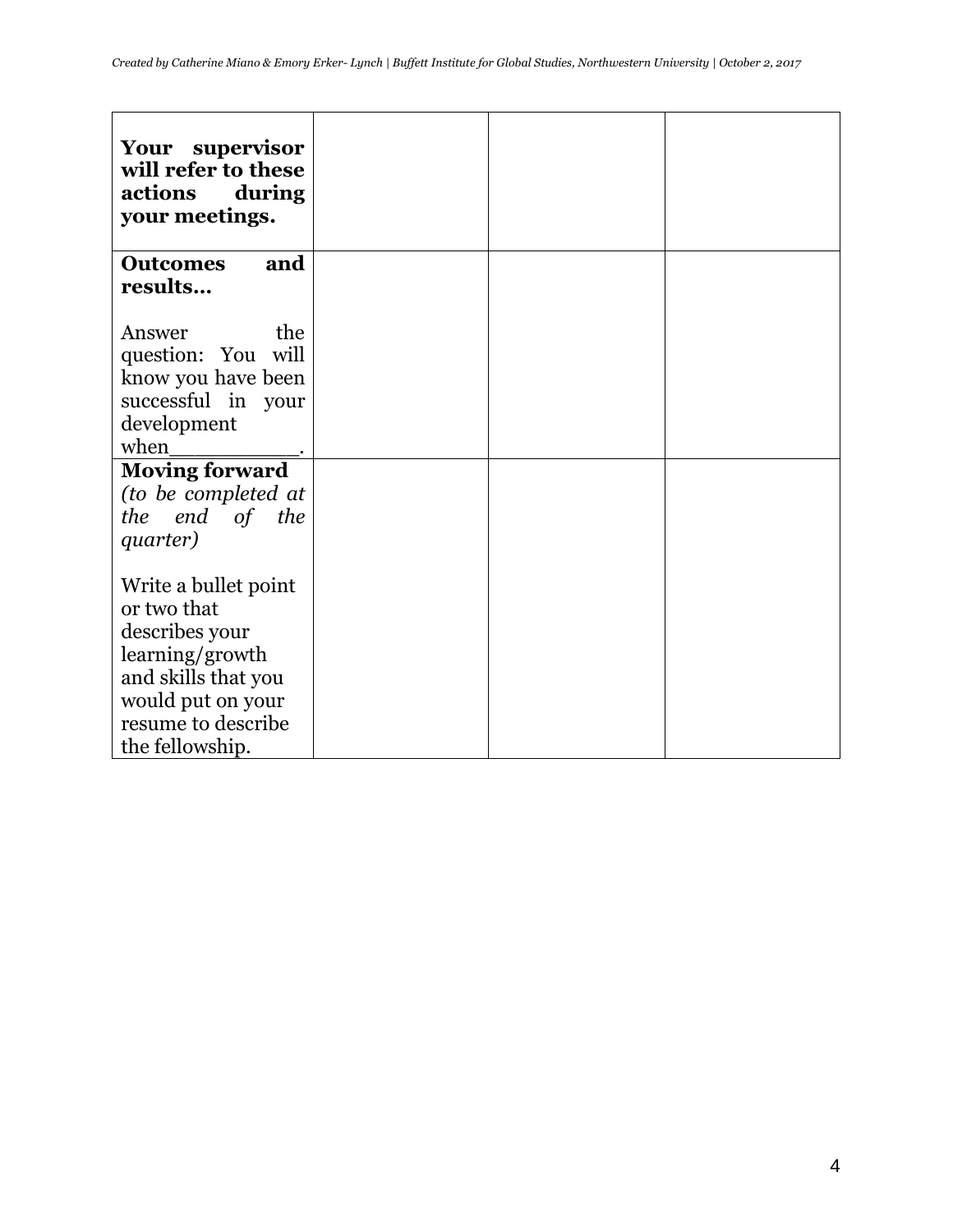### **Phase 2: Beginning Winter Quarter and Spring Quarter**

Revisit the capacities and discuss with your supervisor how you think you have developed, what you feel you have accomplished and, what would you want to add or amend.

### **If you would like to add or edit the capacities outlined fall quarter, do so here: (Winter quarter only)**

|                                                                                                                                                                                                                                                     | Capacity     | Capacity     | Capacity     |
|-----------------------------------------------------------------------------------------------------------------------------------------------------------------------------------------------------------------------------------------------------|--------------|--------------|--------------|
|                                                                                                                                                                                                                                                     | 1(amendment) | 2(amendment) | 3(amendment) |
| What                                                                                                                                                                                                                                                |              |              |              |
| What capacities would<br>like to learn,<br>you<br>improve<br>your<br>knowledge of, and/or<br>accomplish by the end<br>Fellowship<br>of your<br>based<br>the<br>on<br>Leadership<br>Framework?                                                       |              |              |              |
| Think broad.                                                                                                                                                                                                                                        |              |              |              |
| Why                                                                                                                                                                                                                                                 |              |              |              |
| Why are you interested<br>this<br>specific<br>in<br>capacity? How<br>does<br>this<br>benefit<br>your<br>personal and<br>career<br>growth long-term?                                                                                                 |              |              |              |
| How                                                                                                                                                                                                                                                 |              |              |              |
| How will you meet<br>your objectives? What<br>resources will you use?<br>Who might you work<br>with? Who will you go<br>help (This<br>to for<br>includes<br>attending<br>meetings,<br>shadowing<br>work,<br>someone<br>at<br>taking a course, etc.) |              |              |              |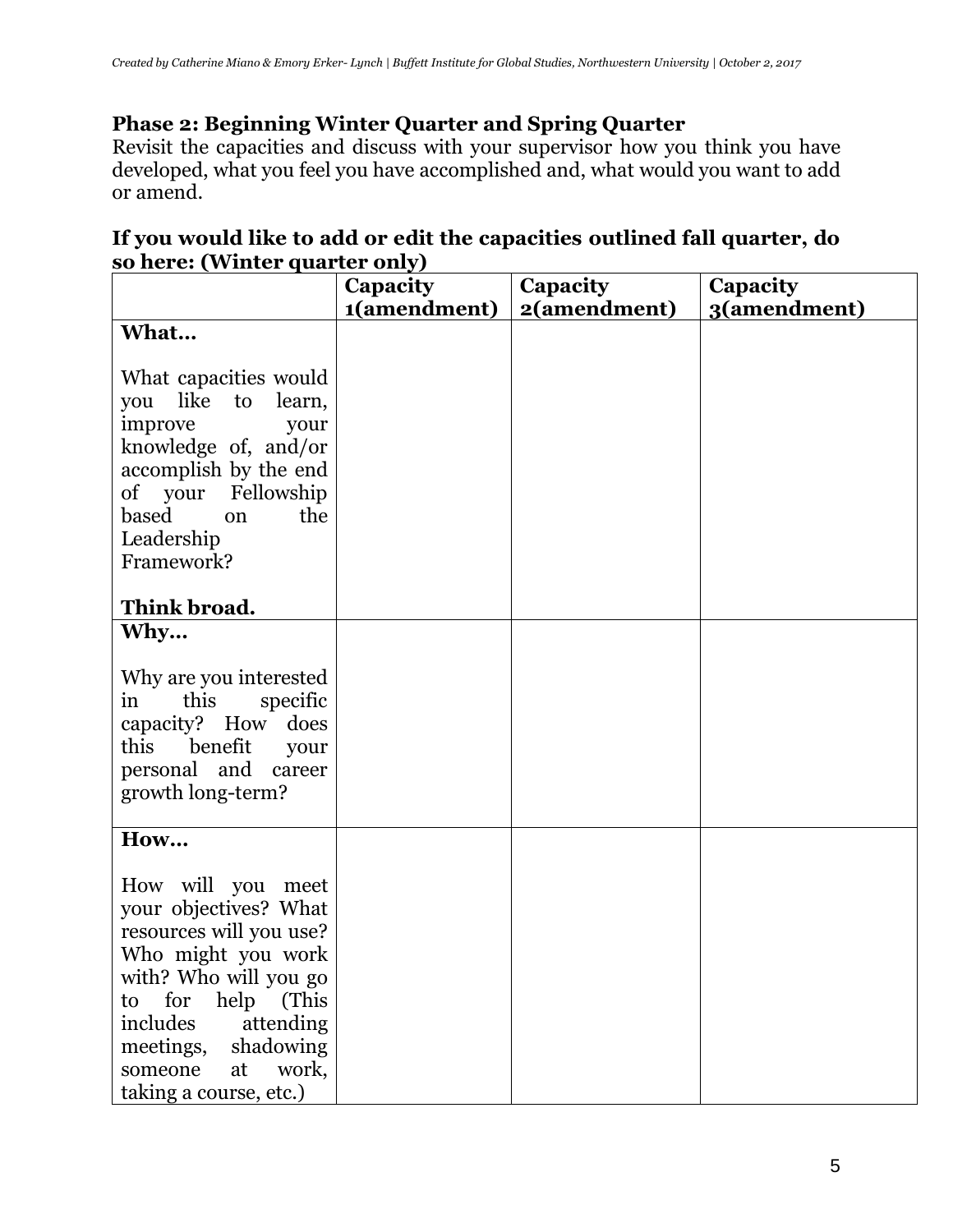| Your supervisor<br>will refer to these<br>actions during your<br>meetings.                                                                                                          |  |  |
|-------------------------------------------------------------------------------------------------------------------------------------------------------------------------------------|--|--|
| <b>Outcomes</b><br>and<br>results                                                                                                                                                   |  |  |
| Answer the question:<br>You will know you have<br>been successful in your<br>development<br>when                                                                                    |  |  |
| <b>Moving forward</b><br>Write a bullet point or<br>two that describes<br>your learning/growth<br>and skills that you<br>would put on your<br>resume to describe the<br>fellowship. |  |  |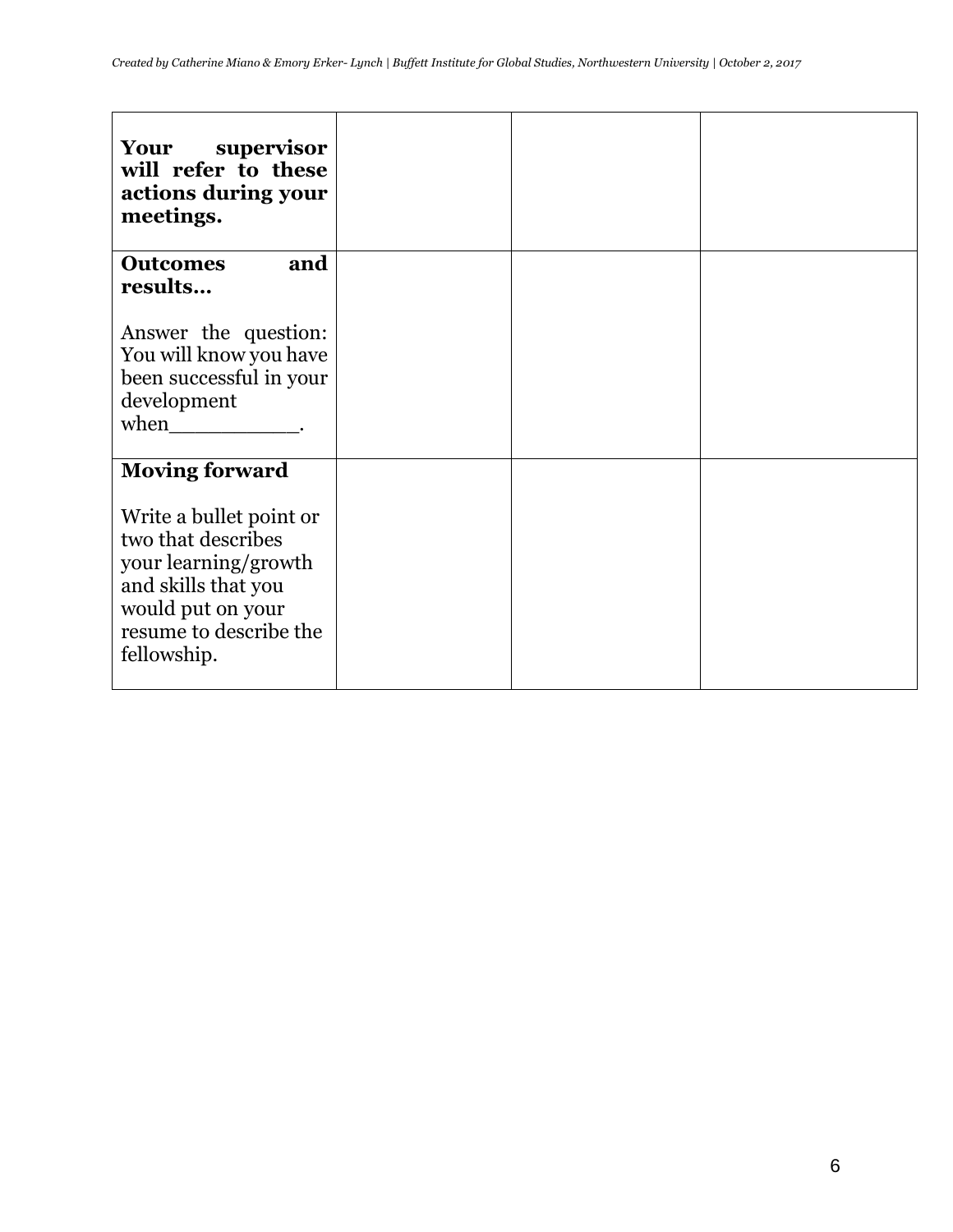### **Assessing your individual development of each identified capacity: (Winter & Spring Quarters)**

|                                                                                                                                                                                                          | Capacity 1 | Capacity 2 | Capacity 3 |
|----------------------------------------------------------------------------------------------------------------------------------------------------------------------------------------------------------|------------|------------|------------|
| What                                                                                                                                                                                                     |            |            |            |
| In what ways did you<br>develop this capacity?<br>Think broad.                                                                                                                                           |            |            |            |
| Why                                                                                                                                                                                                      |            |            |            |
| Why<br>is<br>the<br>development of<br>this<br>capacity still important<br>to you?                                                                                                                        |            |            |            |
| How                                                                                                                                                                                                      |            |            |            |
| How have you best<br>utilized this capacity?<br>How can you better<br>develop this capacity<br>during the remainder<br>of your fellowship?<br>What assistance will<br>help you to achieve<br>your goals? |            |            |            |
| and<br><b>Outcomes</b>                                                                                                                                                                                   |            |            |            |
| results<br>How do you define<br>success now?                                                                                                                                                             |            |            |            |
| <b>Moving forward</b><br>Write a bullet point or<br>two that describes<br>your learning/growth<br>and skills that you<br>would put on your<br>resume to describe the<br>fellowship.                      |            |            |            |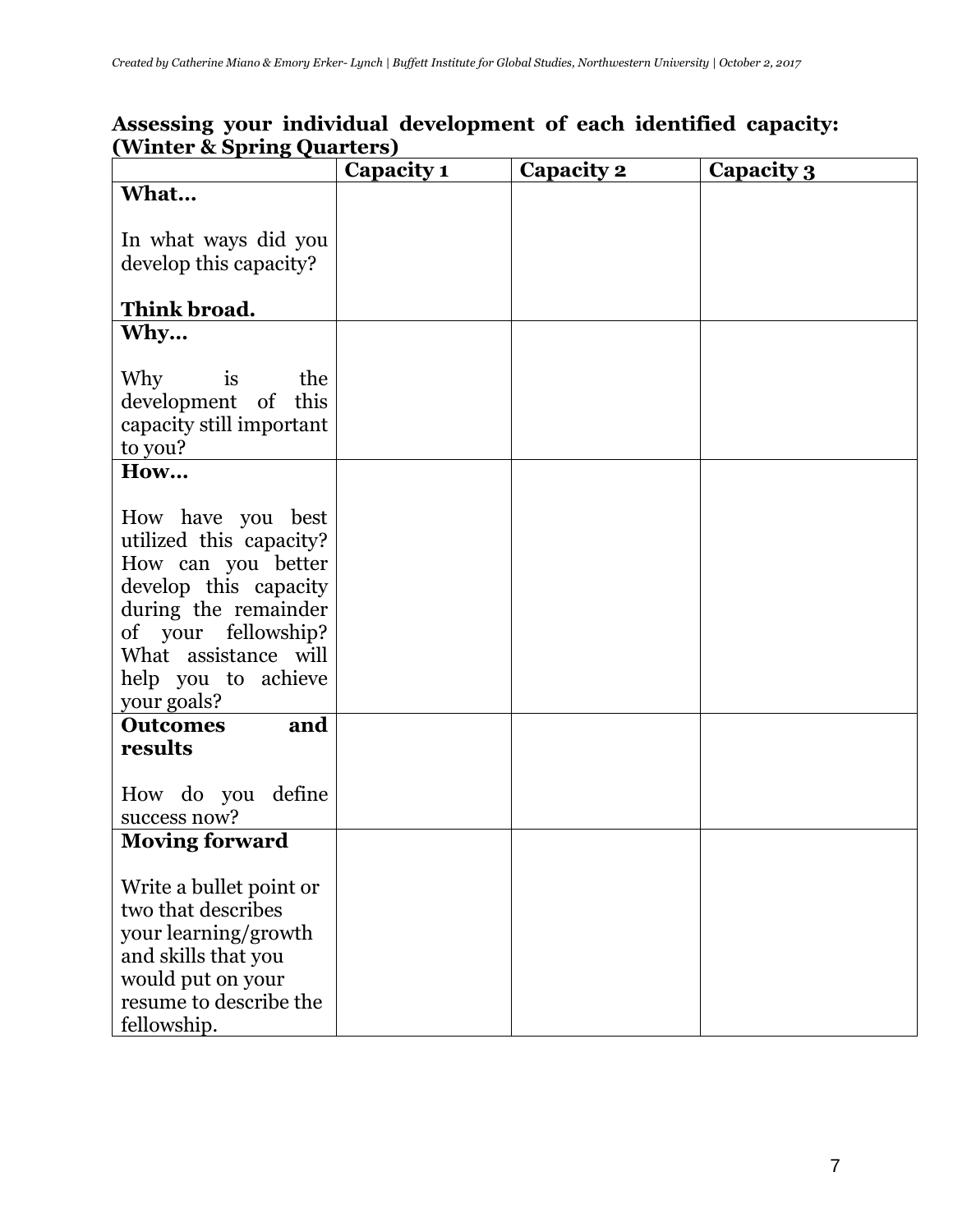# **Phase 3: End of fellowship check in**

|                                                                                                                                                            | Capacity 1 | Capacity 2 | <b>Capacity 3</b> |
|------------------------------------------------------------------------------------------------------------------------------------------------------------|------------|------------|-------------------|
| What                                                                                                                                                       |            |            |                   |
| In what ways did you<br>develop this capacity?<br>Think broad.                                                                                             |            |            |                   |
| Why                                                                                                                                                        |            |            |                   |
| Why<br>is<br>the<br>development of<br>this<br>capacity still important<br>to you?                                                                          |            |            |                   |
| How                                                                                                                                                        |            |            |                   |
| How have you best<br>utilized this capacity?<br>How will you apply this<br>capacity in your future<br>endeavors?                                           |            |            |                   |
| <b>Outcomes</b><br>and                                                                                                                                     |            |            |                   |
| results<br>How do you define<br>success now?                                                                                                               |            |            |                   |
| <b>Moving forward</b>                                                                                                                                      |            |            |                   |
| Write a bullet point or<br>two that describes<br>your learning/growth<br>and skills that you<br>would put on your<br>resume to describe the<br>fellowship. |            |            |                   |